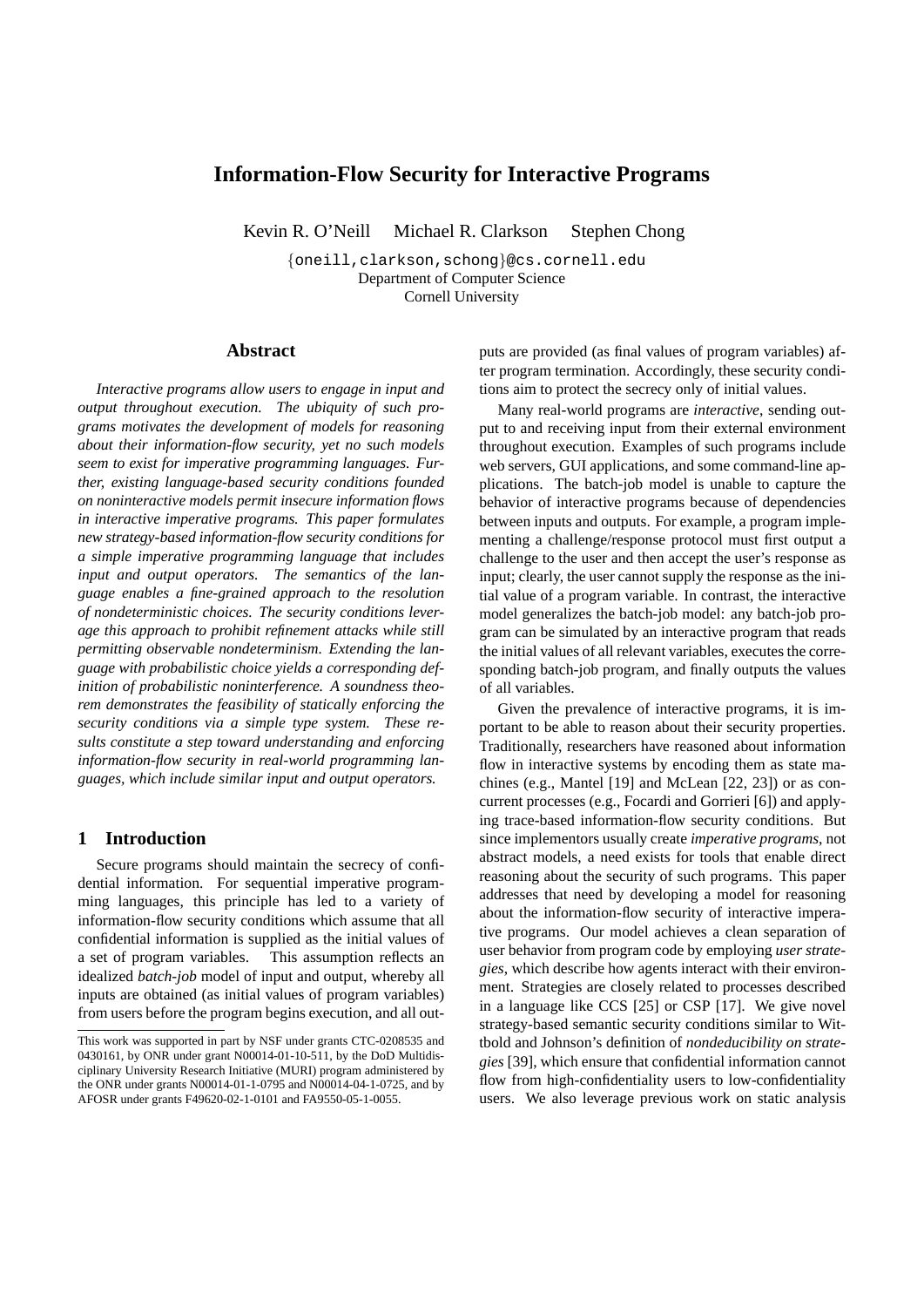techniques by adapting the type system of Volpano, Smith, and Irvine [38] to an interactive setting.

Our language and security conditions synthesize two branches of information-flow security research, in that we leverage the trace-based definitions that have been proposed for interactive systems to provide novel security conditions for imperative programs. Furthermore, our interactive programming language can be viewed as a specification language for interactive systems that more closely approximates the implementation of real programs than the abstract system models that have previously been used.

Nondeterminism arises in real-world systems for a number of reasons, including concurrency and probabilistic randomization. It is therefore an important consideration when reasoning about imperative programs. Nondeterminism is orthogonal to interactivity, but the interplay between information flow and nondeterminism is often quite subtle. We examine two kinds of nondeterministic choices: those which we assume are made probabilistically, and those which we are unable or unwilling to assign probabilities. We refer to the former as *probabilistic choice*, and to the latter as *nondeterministic choice*. Following Halpern and Tuttle [15], we factor out nondeterministic choice so that we can reason about it in isolation from probabilistic choice. By explicitly representing the resolution of nondeterministic choice in the language semantics, we adapt our security condition to rule out *refinement attacks* in which the resolution of nondeterministic choice results in insecure information flows. Finally, we give a security condition, based on Gray and Syverson's definition of *probabilistic noninterference* [11], that rules out probabilistic information flows in randomized interactive programs.

In Section 2 we develop our system model and introduce mathematical structures for reasoning about the behavior and observations of users. We proceed to instantiate the model on a simple language of while-programs in Section 3 and to give an operational semantics and security condition for the language. We then incorporate language features for nondeterministic choice (Section 4) and probabilistic choice (Section 5) and adapt our security conditions accordingly. In Section 6 we demonstrate the feasibility of statically enforcing our security condition by presenting a sound type system. Section 7 discusses related work, and Section 8 concludes.

### **2 User Strategies**

It might seem at first that information-flow security for interactive programs can be obtained by adopting the same approach used for batch-job programs, that is, by preventing low-confidentiality users from learning anything about high-confidentiality inputs. (Hereafter we use the more concise terms "high" and "low" when describing the confidentiality level associated with inputs, users, and so on.) However, several papers, starting with Wittbold and Johnson [39], have described systems in which high users can transmit information to low users even though low users learn nothing about the high inputs. This is demonstrated by Program  $P_1$  below, an insecure one-time pad implementation described by Wittbold and Johnson. Command **input** x **from** C reads a value from a channel named C and stores it in variable x; similarly, **output** e **to**  $C$  outputs the value of expression  $e$  on a channel named  $C$ . Assume that low users may use only channel  $L$ , that high users may use channel  $H$ , and that no users may observe the values of program variables. Infix operator  $\parallel$  nondeterministically chooses to execute one of its two operands.

> P<sup>1</sup> : **while** (**true**) **do**  $x := 0 \parallel x := 1;$ **output**  $x$  to  $H$ ; **input** y **from** H; **output** x **xor**  $(y \mod 2)$  **to** L

If nondeterminism is resolved in a way that is unpredictable to the low user, he will be unable to determine the inputs on channel  $H$ : for any output on  $L$ , the input on  $H$  could have been either 0 or 1. Yet the high user can still communicate an arbitrary confidential bit  $z$  to channel  $L$  at each iteration of the loop by choosing  $z$  **xor**  $x$  as input on  $H$ .

The confidential information  $z$  is never directly acquired by the program: it is neither the initial value of a program variable nor an input supplied on a channel. As Wittbold and Johnson observe, maintaining the secrecy of all high inputs (and even the initial values of program variables) is therefore insufficient to preserve the secrecy of confidential information.

In Program  $P_1$ , the high user is able to communicate arbitrary confidential information by selecting his next input as a function of outputs he has previously received. This suggests that if we want to prevent confidential information from flowing to low users, we should protect the secrecy of the function that high users employ to select inputs. Following Wittbold and Johnson's terminology, we call this function a *user strategy*. In the remainder of this section we develop the mathematical structures needed to define user strategies formally.

## **2.1 Types, Users, and Channels**

We assume a set  $\mathcal L$  of security types with ordering relation  $\leq$  and use metavariable  $\tau$  to range over security types. For simplicity, we assume that  $\mathcal L$  equals  $\{L, H\}$  with  $L \leq H$ . (Our results generalize to partial orders of security types.) Security type  $L$  represents low confidentiality, and H represents high confidentiality. The ordering  $\leq$  indicates the relative restrictiveness of security types: highconfidentiality information is more restricted in its use than low-confidentiality information.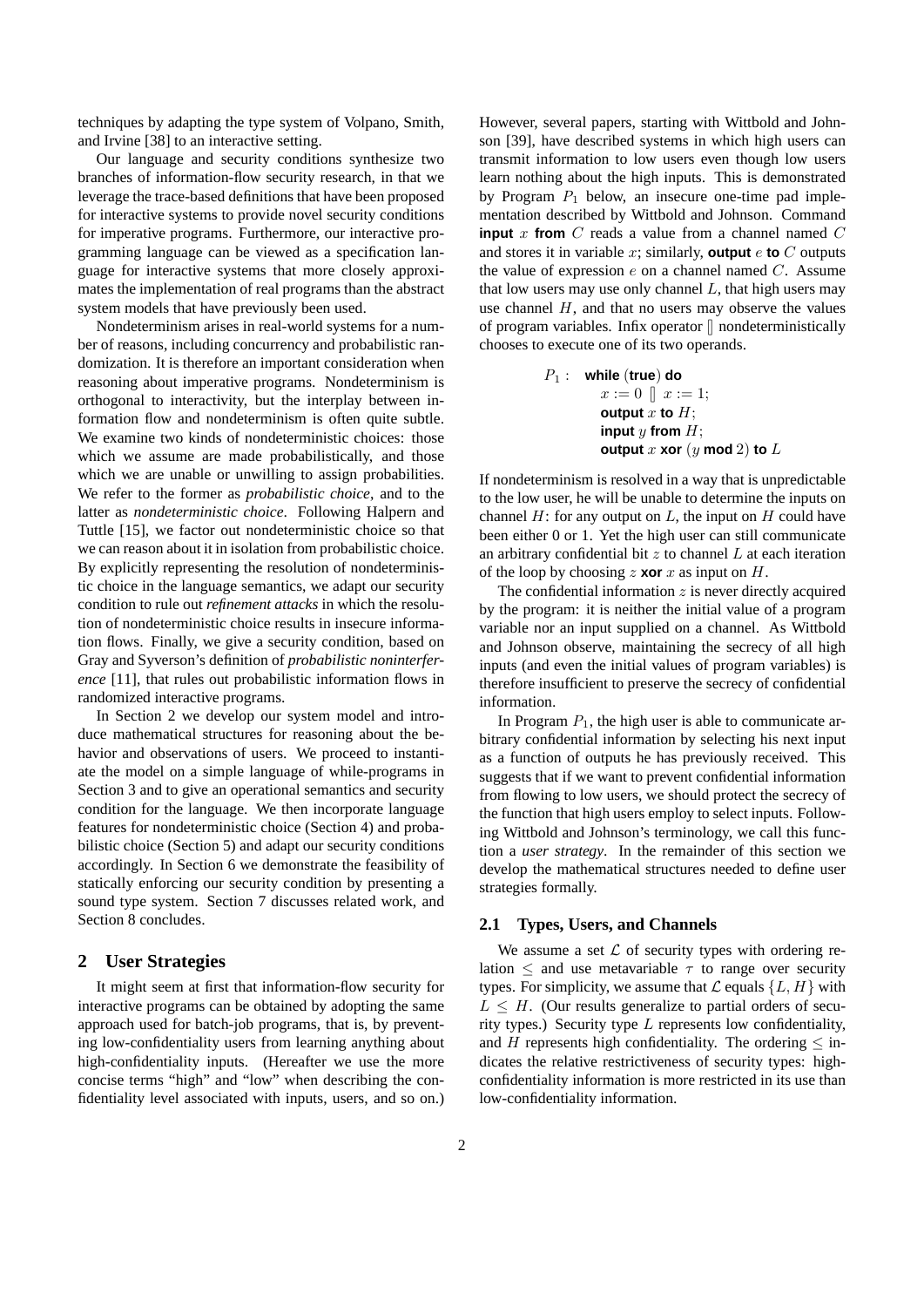*Users* are agents (including humans and programs) that interact with executing programs. We associate with each user a security type indicating the highest level of confidential information that the user is permitted to read. Conservatively, we assume that users of the same security type may collaborate while attempting to subvert the security of a program. We can thus simplify our security analyses by reasoning about exactly two users, one representing the pooled knowledge of low users and another representing the pooled knowledge of high users.

We also assume the existence of *channels* with blocking input and nonblocking output. Although input is blocking, we assume that all inputs prompted for are eventually supplied. Each channel is associated with a security type  $\tau$ , and only users of that type are permitted to use the channel. For simplicity, we assume that there are exactly two channels,  $L$  and  $H$ . We also assume that the values that are input and output on channels are integers. These are not fundamental restrictions; our results could be extended to allow multiple channels of each type, to allow high users to observe low channels, and to allow more general data types.

#### **2.2 Traces**

An *event* is the transmission of an input or output on a channel. Denote the input of value  $v$  on the channel of type  $\tau$  as  $in(\tau, v)$  and the output of v on  $\tau$  as  $out(\tau, v)$ . Let  $\mathbf{E} \mathbf{v}(\tau)$  be the set of all events that could occur on channel  $\tau$ :

$$
\mathbf{Ev}(\tau) \quad \triangleq \quad \bigcup_{v \in \mathbb{Z}} \{in(\tau, v), out(\tau, v)\}.
$$

Let **Ev** be the set of all events:

$$
\mathbf{E} \mathbf{v} \quad \triangleq \quad \bigcup_{\tau \in \mathcal{L}} \mathbf{E} \mathbf{v}(\tau).
$$

We use metavariable  $\alpha$  to range over events in **Ev**.

A *trace* is a finite list of events. Given  $E \subseteq \mathbf{Ev}$ , an *event trace on* E is a finite, possibly empty list  $\langle \alpha_1, \ldots, \alpha_n \rangle$  such that  $\alpha_i \in E$  for all i. The empty trace is written  $\langle \rangle$ . The set of all traces on  $E$  is denoted  $Tr(E)$ , and we abbreviate the set of all traces **Tr**(**Ev**) as **Tr**. Trace equality is defined pointwise, and the concatenation of two traces  $t$  and  $t'$  is denoted  $t^t$ . A trace  $t'$  *extends* trace  $t$  if there exists a trace  $t''$  such that  $t' = t^t t''$ . The *restriction of* t to E, denoted  $t \restriction E$ , is the trace that results from removing all events not contained in E from t. We write  $t \restriction \tau$  as shorthand for  $t \upharpoonright \mathbf{Ev}(\tau)$ . A *low trace* is the low restriction  $t \upharpoonright L$  of a trace t.

#### **2.3 User Strategies**

As demonstrated by Program  $P_1$ , the input supplied by a user may depend on past events observed by that user. To capture this dependence we employ a *user strategy*, which determines the input for a particular channel as a function of the events that occur on the channel. Because events on a channel include both inputs and outputs, this function depends on both the user's observations and previous actions. Formally, a user strategy for a channel with security type  $\tau$  is a function of type  $\text{Tr}(\text{Ev}(\tau)) \rightarrow \mathbb{Z}$ . Let **UserStrat** be the set of all user strategies. (Note that, to simulate the batch-job model, the initial inputs provided by users can be represented by a constant strategy that selects inputs without regard for past inputs or outputs. Also, high user strategies can be extended to depend on observation of the low channel, as described at the end of Section 3.)

As an example, we present a strategy that a high user could employ to transmit an arbitrary stream of bits  $z_1z_2 \ldots$ to the low user in Program  $P_1$ . This user strategy, g, ensures that if  $b$  was the previous output on  $H$ , then the next input on  $H$  is the bitwise exclusive-or of  $b$  and  $z_i$ . Note that every second event on channel H is an input event  $in(H, v)$ .

$$
g(\langle \alpha_1, \ldots, \alpha_n \rangle) = \begin{cases} z_i \text{ xor } b & \text{if } \alpha_n = out(H, b) \\ \text{ and } n = 2i - 1 \\ 0 & \text{otherwise} \end{cases}
$$

A *joint strategy* is a collection of user strategies, one for each channel. Formally, a joint strategy  $\omega$  is a function of type  $\mathcal{L} \rightarrow$  **UserStrat**, that is, a function from security types to user strategies. Let **Strat** be the set of all joint strategies.

### **3 Noninterference for Interactive Programs**

While-programs, extended with commands for input and output, constitute our core interactive programming language. The syntax of this language is:

(expressions) 
$$
e ::= n \mid x \mid e_0 \oplus e_1
$$

\n(commands)  $c ::= \textbf{skip} \mid x := e \mid c_0; c_1 \mid$ 

\n $\text{input } x \text{ from } \tau \mid \text{output } e \text{ to } \tau \mid$ 

\n $\text{if } e \text{ then } c_0 \text{ else } c_1 \mid \text{while } e \text{ do } c$ 

Metavariable  $x$  ranges over **Var**, the set of all program variables. Variables take values in  $\mathbb{Z}$ , the set of integers. Literal values n also range over integers. Binary operator  $oplus$  denotes any total binary operation on the integers.

## **3.1 Operational Semantics**

The execution of a program modifies the values of variables and produces events on channels. A *state* determines the values of variables. Formally, a state is a function of type  $\text{Var} \rightarrow \mathbb{Z}$ . Let  $\sigma$  range over states. A *configuration* is a 4-tuple  $(c, \sigma, t, \omega)$  representing a system about to execute c with state  $\sigma$  and joint strategy  $\omega$ . Trace t is the history of events produced by the system so far. Let  $m$  range over configurations. Terminal configurations, which have no commands remaining to execute, have the form (**skip**,  $\sigma$ ,  $t$ ,  $\omega$ ).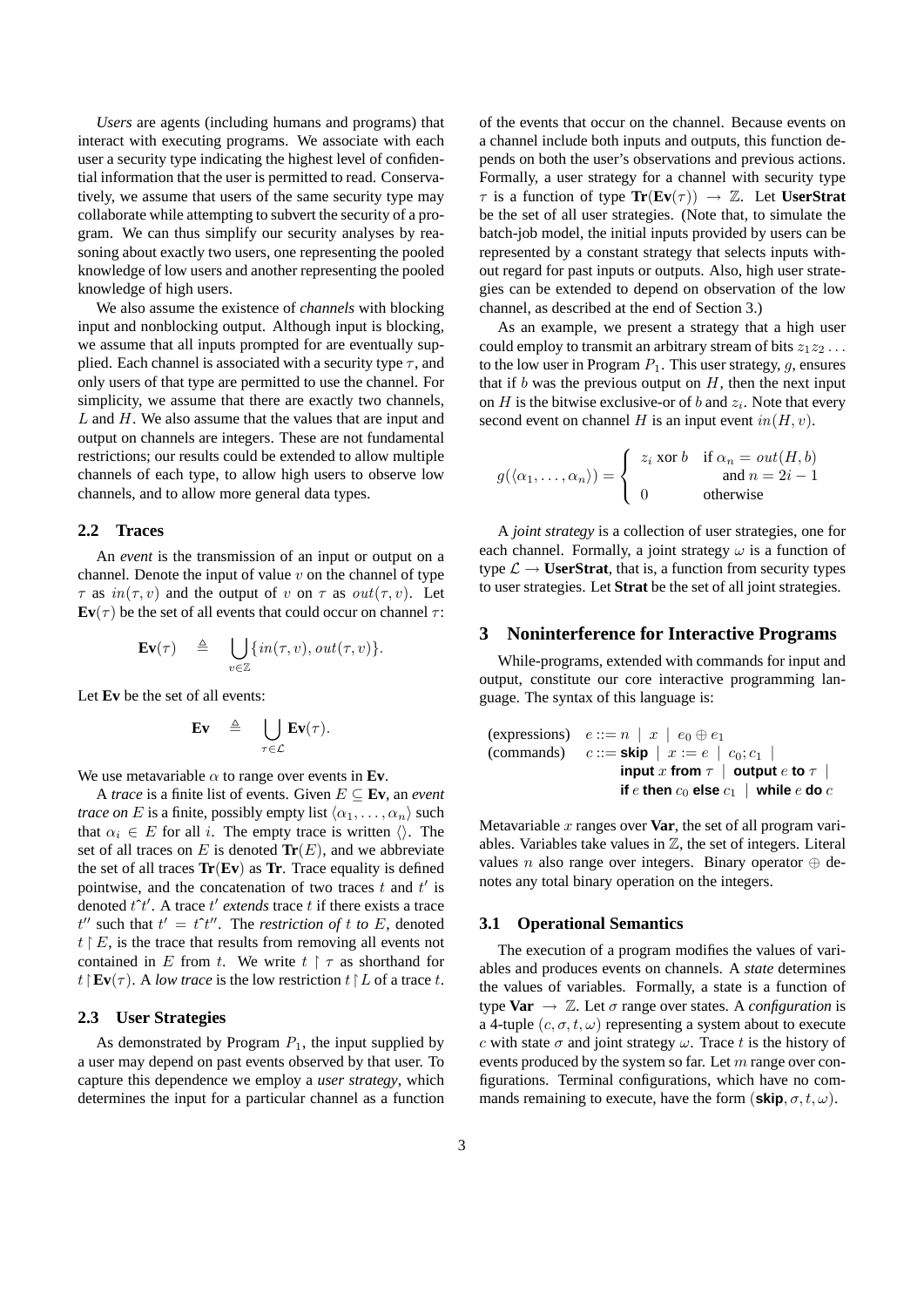

#### **Figure 1. Operational semantics**

The operational semantics for our language is a smallstep relation → on configurations. Membership in the relation is denoted

$$
(c, \sigma, t, \omega) \longrightarrow (c', \sigma', t', \omega),
$$

meaning that execution of command  $c$  can take a single step to command c', while updating the state from  $\sigma$  to  $\sigma'$ . Trace  $t'$  extends  $t$  with any events that were produced during the step. Note that joint strategy  $\omega$  is unchanged when a configuration takes a step; we include it in the configuration only to simplify notation and presentation.

The inductive rules defining relation  $\longrightarrow$  are given in Figure 1. The rules for commands other than input and output are all standard. In Rule ASSIGN,  $\sigma(e)$  denotes the value of expression e in state  $\sigma$ , and state update  $\sigma[x := v]$ changes the value of variable x to v in  $\sigma$ . Rule IN uses the joint strategy  $\omega$  to determine the next input event and appends it to the current trace, and rule OUT simply appends the output event to the current trace.

Let  $\longrightarrow^*$  be the reflexive transitive closure of  $\longrightarrow$ . Intuitively, if

$$
(c, \sigma, t, \omega) \longrightarrow^* (c', \sigma', t', \omega),
$$

then configuration  $(c, \sigma, t, \omega)$  can reach configuration  $(c', \sigma', t', \omega)$  in zero or more steps. Configuration m *emits* t, denoted  $m \leftrightarrow t$ , when there exists a configuration  $(c, \sigma, t, \omega)$  such that  $m \rightarrow^* (c, \sigma, t, \omega)$ . Note that emitted events may include both inputs and outputs.

#### **3.2 A Strategy-Based Security Condition**

We now develop a security condition which ensures that users with access only to channel  $L$  do not learn anything about the strategies employed by users interacting with channel H. Since strategies encode the possible actions that users may take as they interact with the system, protecting the secrecy of high strategies ensures that the actions taken by high users cannot affect (or "interfere with") the observations of low users. The security condition can be seen as an instance of *nondeducibility on strategies* as defined by Wittbold and Johnson [39] or as an instance of definitions of secrecy given by Halpern and O'Neill [13, 14].

Informally, a program is secure if, for every initial state  $\sigma$ , any trace of events seen on channel L is consistent with every possible user strategy for channel H. This ensures that low users cannot learn any information, including inputs, that high users attempt to convey—even if low users know the program text.

**Definition 1 (Noninterference).** A command c satisfies *noninterference* exactly when:

For all  $m = (c, \sigma, \langle \rangle, \omega)$  and  $m' = (c, \sigma, \langle \rangle, \omega')$ such that  $\omega(L) = \omega'(L)$ , and for all t such that  $m \rightsquigarrow t$ , there exists a t' such that  $t \upharpoonright L = t' \upharpoonright L$  and  $m' \rightsquigarrow t'$ .

According to this condition, the high strategy  $\omega(H)$  in m can be replaced by any other high strategy without affecting the low traces emitted. Although the condition assumes that programs begin with an empty trace of prior events, it can be generalized to account for arbitrary traces [27]. Some additional implications of this security condition are discussed below.

**Initial variable values.** The security condition does not protect the secrecy of the initial values of variables. More concretely, the program **output**  $x$  to  $L$  is considered secure for any  $x \in \textbf{Var}$ , whereas the program **input** x from H; **output** x **to**  $L$  is obviously considered insecure. The definition thus reflects our intuition that high users interact with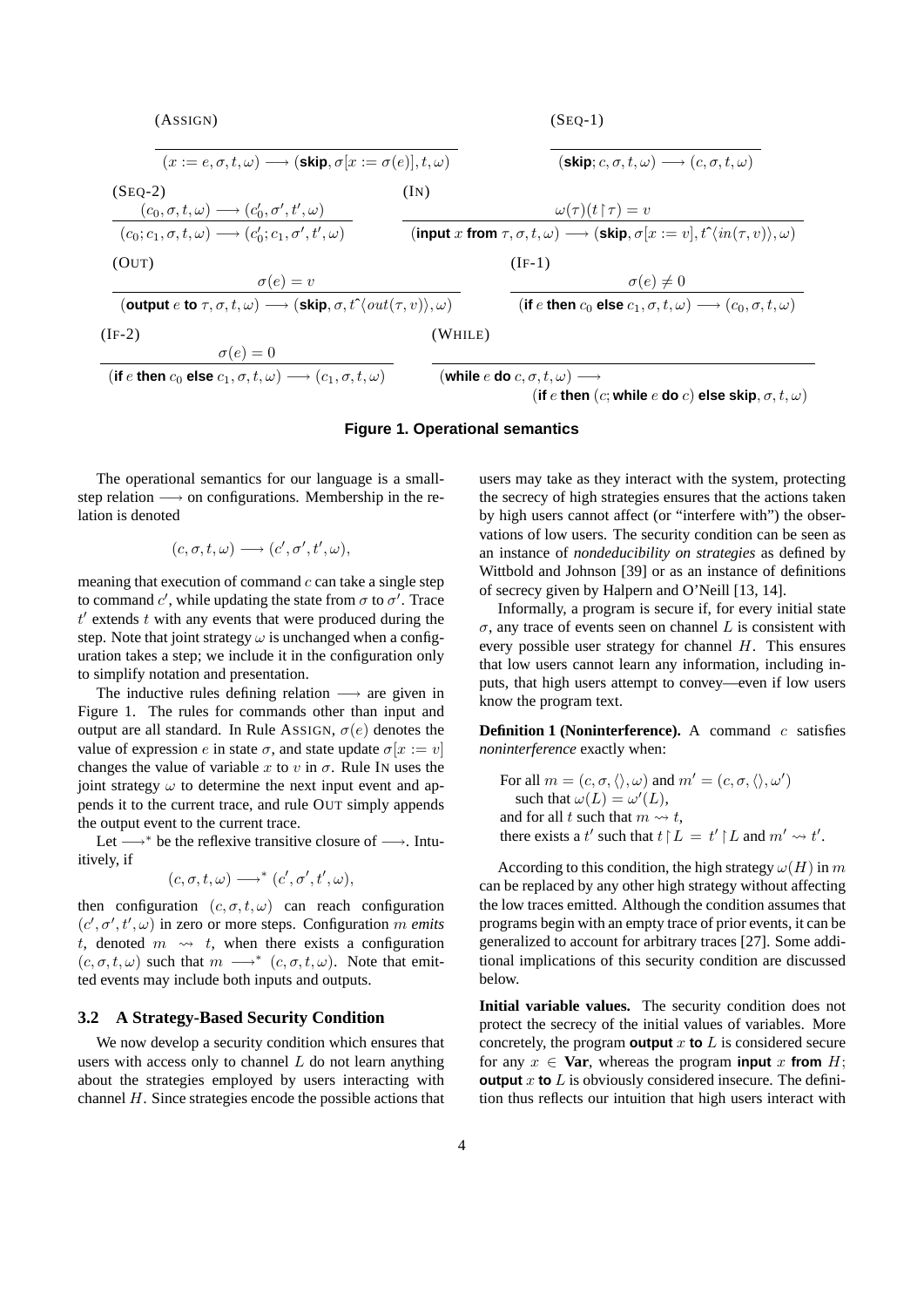the system only via input and output events on the high channel and have no control over the initialization of variables. Systems in which the high user controls the initial values of some or all variables can be modeled by prepending commands that read inputs from the high user and assign them to variables.

**Variable typings.** It is not necessary to assign security types to program variables in order to determine whether a program is secure. (A program with no high inputs, for example, is secure regardless of its variables or their types.) Accordingly, our security condition makes no reference to the security types of variables. This distinguishes our work from most batch-job conditions, where variable typings are fundamental. We do, however, employ variable typings for the static analysis technique presented in Section 6.

**Timing sensitivity.** Our observational model is *asynchronous*: users do not observe the time when events occur or the time that passes while a program is blocking on an input command. The security condition is thus timinginsensitive. We could incorporate timing sensitivity into the model by assuming that users observe a "tick" event at each execution step or by tagging events with the time at which they occur; strategies could then make use of this additional temporal information.

**Termination sensitivity.** We make the standard assumption that users are unable to observe the nontermination of a program. Nonetheless, our security condition is termination-sensitive when low events follow commands that may not terminate. Consider the following program:

 $P_2$  : **input** x **from** H; **if**  $(x = 0)$  **then** {while (**true**) **do skip**} **else skip**; **output** 1 **to** L

A high user can cause this program to transmit the value 1 to a low user. Since this would allow the low user to infer something about the high strategy, this program is insecure according to our security condition.

We do not assume that users are able to observe the termination of a program directly, but it would be easy to make termination observable by adding a distinguished termination event that is broadcast on all channels when execution reaches a terminal configuration.

**Observation of channels.** We have assumed that high users cannot observe the low channel, but this restriction can be removed in several ways. For example, it is straightforward to amend the operational semantics to echo low events to high channels by adding an additional high output event (prepended with a label to distinguish it from a regular high output events) to the trace every time a low input or output event occurs.

## **4 Nondeterministic Programs**

We distinguish two kinds of nondeterminism that appear in programs: *probabilistic choice* and *nondeterministic choice*. Intuitively, probabilistic choice represents explicit use of randomization, whereas nondeterministic choice represents program behavior that is underspecified (perhaps due to unpredictable factors such as the scheduler in a concurrent setting). Following the approach of previous work [15, 36], we factor out the latter kind of nondeterminism by assuming that all nondeterministic choices are made as if they were specified before the program began execution. (The implications of this approach are discussed at the end of the section.) This allows reasoning about nondeterministic choice and probabilistic choice in isolation, and our definitions of noninterference reflect the resulting separation of concerns. In this section we extend our model to include nondeterministic choice. We return to probabilistic choice in Section 5.

#### **4.1 Refiners**

We extend the language of Section 3 with nondeterministic choice:

$$
c \quad ::= \quad \ldots \mid c_0 \parallel_{\tau} c_1
$$

Each nondeterministic choice is annotated with a security type  $\tau$  that is used in the operational semantics. The need for the annotation is explained below; we remark, however, that the type system described in Section 6 could be used to infer annotations automatically, so that programmers need not specify them.

To factor out the resolution of nondeterminism, we introduce infinite lists of binary values called *refinement lists*. Denote the set of all such refinement lists as **RefList**. Informally, when a nondeterministic choice is encountered during execution, the head element of a refinement list is removed and used to resolve the choice. The program executes the left command of the nondeterministic choice if the element is 0 and the right command if the element is 1. Refinement lists are an operational analog of Milner's *oracle domains* [24] for denotational semantics.

Nondeterministic choices should not cause insecure information flows, even if low users can predict how the choices will be made. While it might seem that using a single refinement list would suffice to ensure that no insecure information flows arise as a result of the resolution of nondeterministic choice, the following program demonstrates that this is not the case:

> **input**  $x$  **from**  $H$ ; **if**  $(x = 0)$  then {skip  $\left[\right]_H$  skip} else skip; **output**  $0$  **to**  $L \parallel_L$  **output**  $1$  **to**  $L$

If the refinement list  $\langle 1, 0, \ldots \rangle$  is used to execute this program, the output on channel  $L$  will equal the input on chan-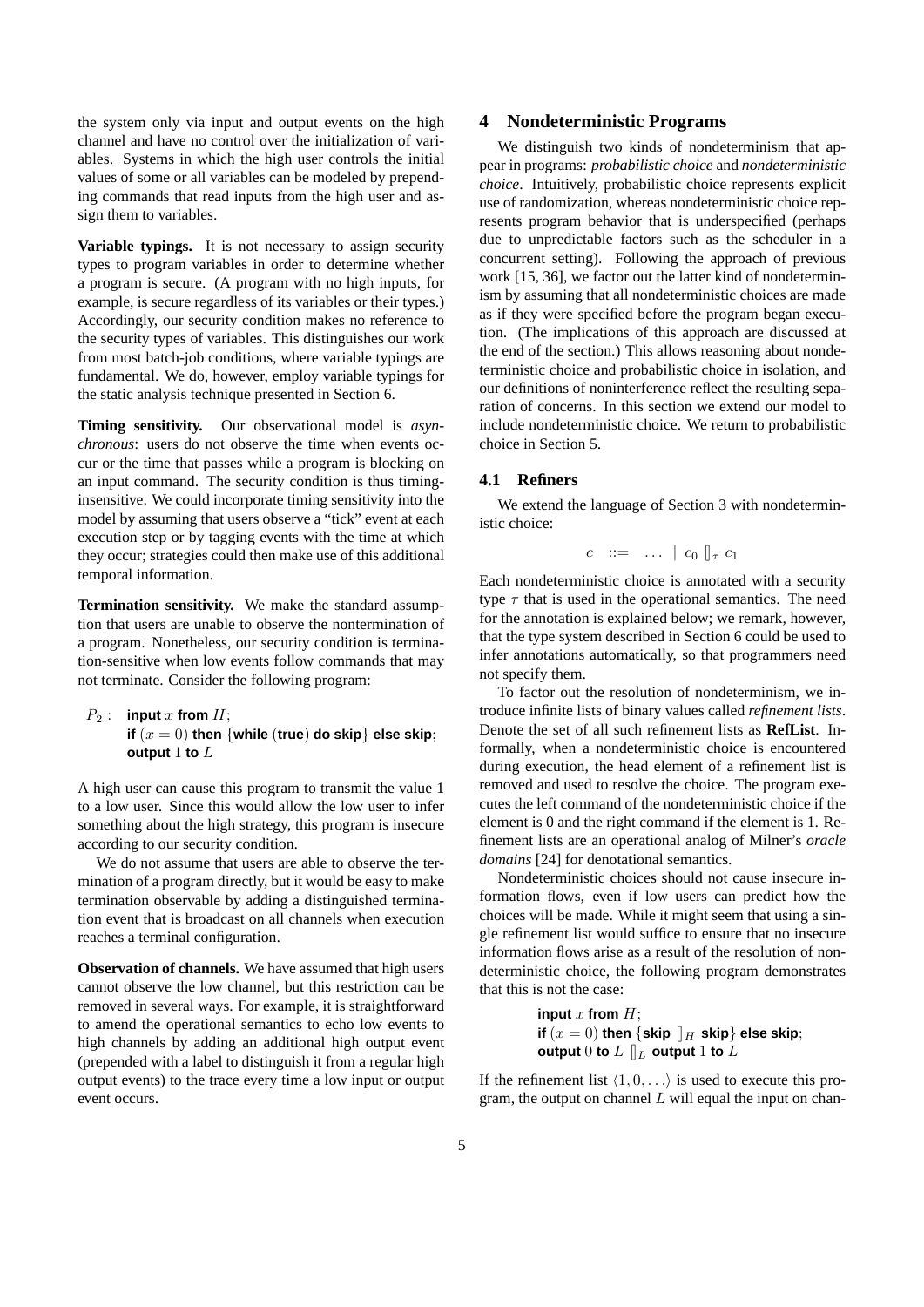$$
\begin{array}{ccc}\n(\text{SeQ-2}) & & (\text{CholCE}) & & \\
(c_0, \sigma, \psi, t, \omega) \longrightarrow (c'_0, \sigma', \psi', t', \omega) & & \text{head}(\psi(\tau)) = i \\
(c_0; c_1, \sigma, \psi, t, \omega) \longrightarrow (c'_0; c_1, \sigma', \psi', t', \omega) & & (c_0 \parallel_{\tau} c_1, \sigma, \psi, t, \omega) \longrightarrow (c_i, \sigma, \psi[\tau := tail(\psi(\tau))], t, \omega)\n\end{array}
$$

#### **Figure 2. Operational semantics for nondeterministic choice**

nel  $H$ . An insecure information flow arises because the same refinement list is used to make both low and high choices. To eliminate this flow, we identify the security type of a choice based on its annotation and require that different lists be used to resolve choices at each type. This ensures that the number of choices made at a given security level cannot become a covert channel. (Note that this requirement lends itself to natural implementation techniques. For example, if choices are made by using a stream of pseudorandom numbers, then different streams should be used to resolve high and low choices. Or if  $\parallel$  represents scheduler choices, then the scheduler should resolve choices at each security type independently.)

A *refiner* is a function  $\psi : \mathcal{L} \to \textbf{RefList}$  that associates a refinement list with each security type. Let **Ref** denote the set of all refiners. Denote the standard list operations of reading the first element of a list and removing the first element of a list as head and tail, respectively. Given a refiner  $\psi$ , the value  $head(\psi(\tau))$  is used to resolve the next choice annotated with type  $\tau$ .

## **4.2 Operational Semantics**

Using refiners, we extend the operational semantics of Section 3 to account for nondeterministic choice. A command c is now executed with respect to a refiner  $\psi$ , in addition to a state  $\sigma$ , trace t, and joint strategy  $\omega$ . We thus modify configurations to be 5-tuples  $(c, \sigma, \psi, t, \omega)$ ; terminal configurations now have the form  $(\text{skip}, \sigma, \psi, t, \omega)$ .

All of the operational rules from Figure 1 are adapted in the obvious way to handle the new configurations. The only interesting change is SEQ-2, which is restated in Figure 2. Nondeterministic choice is evaluated by the new rule CHOICE, which uses refiner  $\psi$  to resolve the choice and specifies how the refiner changes as a result. Refiner  $\psi[\tau := tail(\psi(\tau))]$  is the refiner  $\psi$  with the refinement list for  $\tau$  replaced by  $tail(\psi(\tau))$ .

Note that a refiner factors out all nondeterminism in the program: once a refiner, state, and joint strategy have been fixed, execution is completely determined.

# **4.3 A Security Condition for Nondeterministic Programs**

A well-known problem arises with nondeterministic programs: they are vulnerable to *refinement attacks*, in which a seemingly secure program can be refined to an insecure program. For example, whether the input from  $H$  is kept secret in the following program depends on how the nondeterministic choice is resolved:

$$
P_3: \quad \text{input } x \text{ from } H; \\ \text{output } 0 \text{ to } L \parallel \text{ output } 1 \text{ to } L
$$

If the choice is made independently of the current state of the program, say by tossing a coin, the program is secure. But if the choice is made as a function of  $x$ , the program may leak information about the high input.

To ensure that a program is resistant to refinement attacks, we insist that, for all possible resolutions of nondeterminism, the program does not leak any confidential information. Our model allows this quantification to be expressed cleanly, since refiners encapsulate the resolution of nondeterministic choice. We adapt the security condition of Section 3.2 to ensure that, for any refinement of the program, users with access only to channel  $L$  do not learn anything about the strategies employed by users of channel H.

# **Definition 2 (Noninterference Under Refinement).** A

command c satisfies *noninterference under refinement* exactly when:

For all  $m = (c, \sigma, \psi, \langle \rangle, \omega)$  and  $m' = (c, \sigma, \psi, \langle \rangle, \omega')$ such that  $\omega(L) = \omega'(L)$ , and for all t such that  $m \rightsquigarrow t$ , there exists a t' such that  $t \upharpoonright L = t' \upharpoonright L$  and  $m' \leadsto t'$ .

Some implications of this definition are discussed below.

**Low-observable nondeterminism.** This security condition rules out refinement attacks but allows programs that appear nondeterministic to a low user. For example, Program  $P_3$ (with  $\parallel$  replaced by  $\parallel$ <sub>L</sub>) satisfies noninterference under refinement, yet repeated executions may reveal different program behavior to the low user.

**Initial refinement lists.** The security condition does not require the secrecy of the initial refinement list for H. More concretely, the program

output 0 to 
$$
L \parallel_H
$$
 output 1 to  $L$ 

is considered secure even though it reveals information about the first value of  $\psi(H)$ . The definition thus reflects our intuition that high users interact with the system only via input and output events on the high channel, which gives them no control over refinement lists. The definition of noninterference under refinement could be adapted to systems where high users may exert control over refinement lists.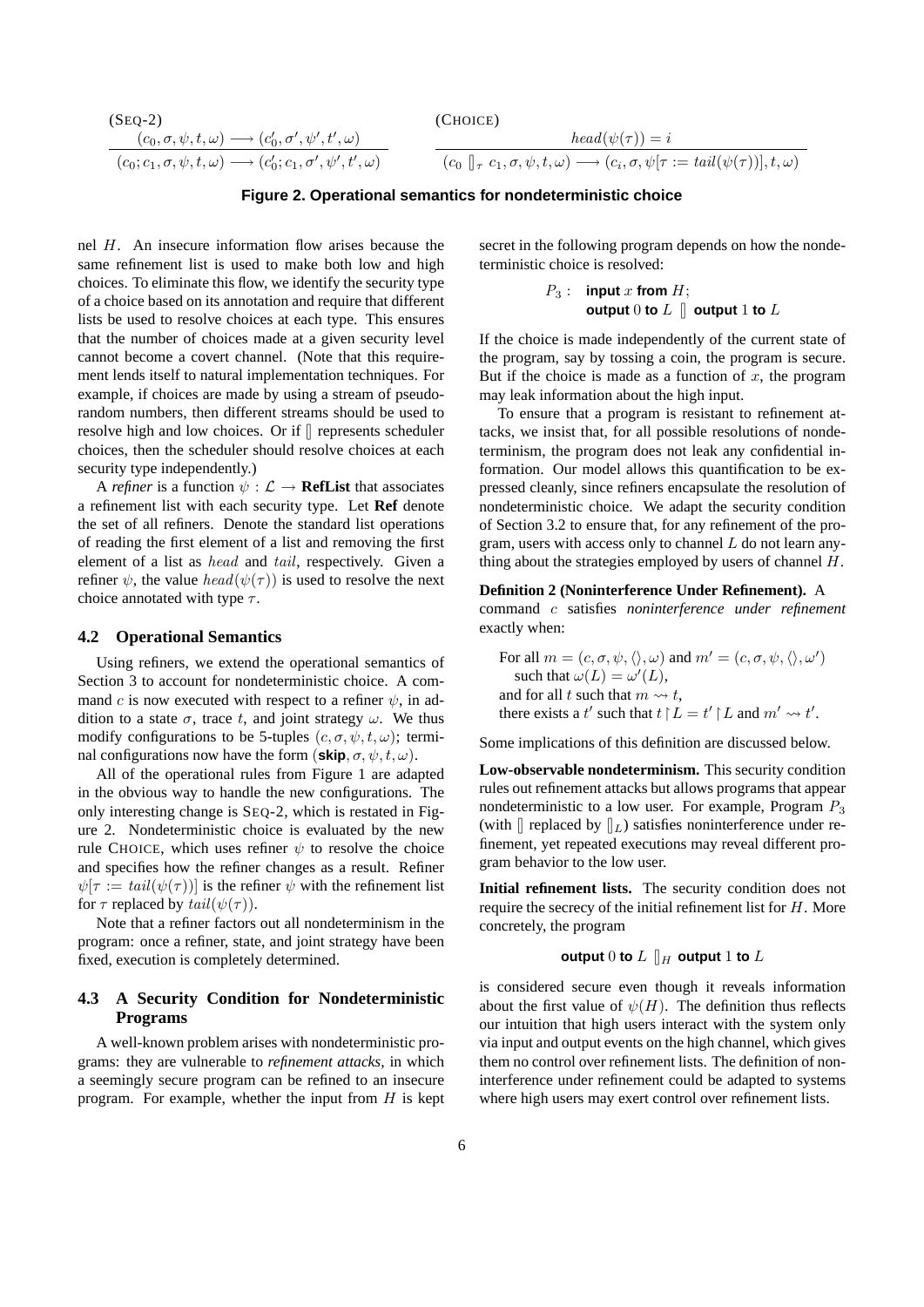(PROB-1)

(PROB-2)

$$
(c_0 p \mathbb{L} c_1, \sigma, \psi, t, \omega) \xrightarrow{p} (c_0, \sigma, \psi, t, \omega)
$$

$$
(c_0 \, p \, \mathbb{L} \, c_1, \sigma, \psi, t, \omega) \stackrel{1-p}{\longrightarrow} (c_1, \sigma, \psi, t, \omega)
$$

**Figure 3. Operational semantics for probabilistic choice**

**Expressivity of refiners.** Our model can represent only those refinements that appear as if they were made before the program began execution. Refinements that may depend upon dynamic factors, such as the values of variables or the current program counter, cannot be represented. Our model therefore captures *compiler-time nondeterminism* but not *runtime nondeterminism* [16]. We leave development of more sophisticated refiners as future work.

## **5 Probabilistic Programs**

Probabilistic choice can be seen as refinement of arbitrary nondeterministic choice. Now that we have shown how refiners can be used to factor out the nondeterministic choices to which we are unable or unwilling to assign probabilities, we can model probabilistic choice explicitly.

We begin by extending the nondeterministic language of Section 4 with probabilistic choice:

$$
c \ ::= \ \ldots \ | \ c_0 \ _p \mathbb{I} \ c_1
$$

Informally, probabilistic choice  $c_0$   $_p\|$   $c_1$  executes command  $c_0$  with probability p and command  $c_1$  with probability 1 −  $p$ . The probability annotation  $p$  must be a real number such that  $0 \leq p \leq 1$ . We assume that probabilistic choices are made independently of one another.

#### **5.1 Operational Semantics**

To incorporate probability in the operational semantics we extend the small-step relation  $\longrightarrow$  of previous sections to include a label for probability. We denote membership in the new relation by

$$
m \stackrel{p}{\longrightarrow} m',
$$

meaning that configuration  $m$  steps with probability  $p$  to configuration  $m'$ . Configurations remain unchanged from the nondeterministic language of Section 4. The new operational rules defining this relation are given in Figure 3. To facilitate backwards-compatibility with the operational rules of previous sections, we interpret  $m \longrightarrow m'$  as shorthand for  $m \stackrel{1}{\longrightarrow} m'$ . The operational rules previously given in Figures 1 and 2 thus remain unchanged.

# **5.2 A Probabilistic Security Condition**

It is well-known that probabilistic programs may be secure with respect to nonprobabilistic definitions of noninterference but leak confidential information with high probability. As an example, consider the following program:

| $P_4$ :                 | input x from H; |
|-------------------------|-----------------|
| if x mod 2 = 0 then     |                 |
| output 0 to L $_{0.99}$ |                 |
| else                    |                 |
| output 0 to L $_{0.01}$ |                 |
| output 1 to L           |                 |

If we regard probabilistic choice  $_p \parallel$  as identical to nondeterministic choice  $\parallel_L$ , then this program satisfies noninterference under refinement. Yet with high probability, the program leaks the parity of the high input to channel L.

Toward preventing such *probabilistic information flows*, observe that if a low trace  $t$  is likely to be emitted with one high user strategy and unlikely with another, then the low user learns something about the high strategy by observing the occurrence of  $t$ . We thus conclude that our security condition should require that the probability with which low traces are emitted be independent of the strategy employed on the high channel, that is, that low-equivalent configurations should produce particular low traces with the same probability. This intuition is consistent with security conditions given by Gray and Syverson [11] and Halpern and O'Neill [14].

More formally, let  $\mathcal{E}_m(t)$  represent the event that configuration  $m$  emits low trace  $t$ . Suppose that we had a probability  $\mu_m$  on such events. Then our security condition should require, for all configurations  $m$  and  $m'$  that are equivalent except for the choice of high strategy, and all low traces  $t$ , that  $\mu_m(\mathcal{E}_m(t)) = \mu_{m'}(\mathcal{E}_{m'}(t))$ . The remainder of this section is devoted to defining  $\mu_m$  and  $\mathcal{E}_m(t)$ .

We begin with two additional intuitions. First, since probabilistic choices are made independently, the probability of an *execution sequence*

$$
n_0 \xrightarrow{p_0} m_1 \xrightarrow{p_1} \dots \xrightarrow{p_{n-1}} m_n
$$

 $\mathbf{r}$ 

is equal to the product of the probabilities  $p_i$  of the individual steps. Second, a configuration  $m$  could emit the same trace  $t$  along multiple sequences, so the probability that  $m$ emits  $t$  should be the sum of the probabilities associated with those sequences.

Based on these intuitions, we now construct probability measure  $\mu_m$  by adapting a standard approach for reasoning about probabilities on trees [12]. For any configuration m, relation  $\stackrel{p}{\longrightarrow}$  gives rise to a rooted directed *probability*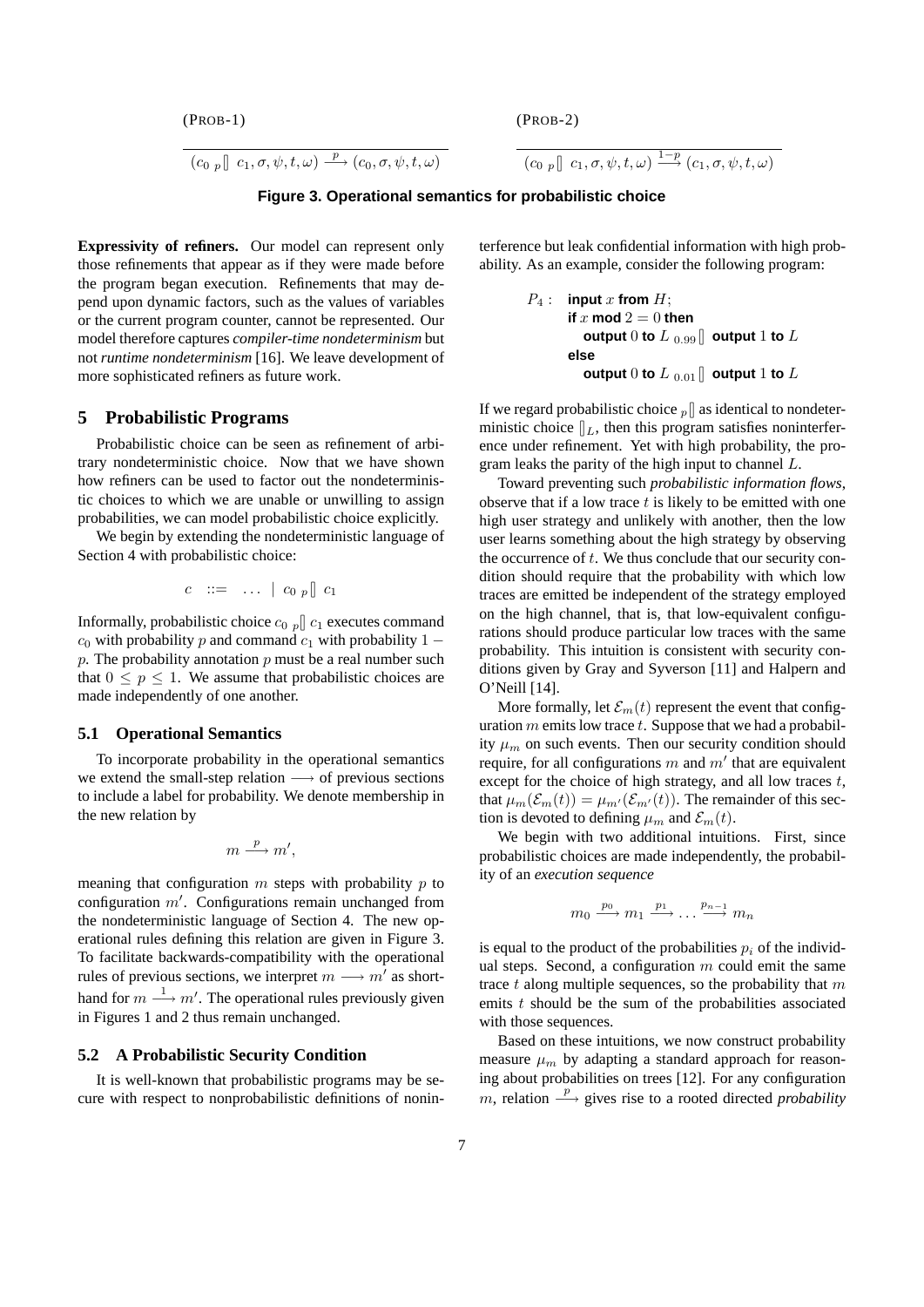*tree* whose vertices are labeled with configurations, edges are labeled with probabilities, and root is  $m$ . Denote the probability tree for m by  $T_m$  and the set of vertices of  $T_m$ by  $V_m$ . A *path* in the tree is a sequence of vertices, starting with the root, where each successive pair of vertices is an edge. Given a vertex v, let  $tr(v)$  be the trace of events in the configuration with which  $v$  is labeled. We say that  $t$  *appears at* v when  $tr(v) = t$  but  $tr(v') \neq t$  for all ancestors  $v'$  of v. Let  $ap(t)$  be the set of vertices where t appears. In accordance with the intuitions described above, let  $\pi(v)$  be the product of the probabilities on the path to  $v$ .

A *ray* is an infinite path or a finite path whose terminal node has no descendants, Rays therefore represent maximal execution sequences. Let  $\mathcal{R}_m$  denote the set of rays of  $\mathcal{T}_m$ . Let  $R_m(v)$  be the set of rays that go through vertex v:

$$
R_m(v) \triangleq \{r \in \mathcal{R}_m \mid v \text{ is on } r\}.
$$

Let  $\mathcal{A}_m$  be the  $\sigma$ -algebra on  $\mathcal{R}_m$  generated by sets of rays going through particular vertices, that is, by the set  ${R_m(v) \mid v \in \mathcal{V}_m}$ .<sup>1</sup> The following result yields a probability measure on sets of rays. It is a consequence of elementary results in probability theory, and we omit the proof.

**Theorem 1.** For any configuration  $m$ , there exists a unique probability measure  $\mu_m$  on  $\mathcal{A}_m$  such that for all  $v \in \mathcal{V}_m$  we have  $\mu_m(R_m(v)) = \pi(v)$ .

Now that we have constructed  $\mu_m$ , we must show how to use it to obtain the probability of a set of traces in terms of the probability of a corresponding set of rays. For a set T of traces, let  $R_m(T)$  be the set of rays on which a trace in T appears. Let  $em_m(T) = \{t \in T \mid m \leadsto t\}$  be the set of traces in  $T$  emitted by  $m$ , and note that

$$
R_m(T) \triangleq \bigcup_{t \in em_m(T)} \bigcup_{v \in ap(t)} R_m(v),
$$

because a trace appears on a ray  $r$  if and only if it appears at a vertex v on r. The set  $R_m(T)$  is measurable with respect to  $\mathcal{A}_m$  because both  $em_m(T)$  and  $\mathcal{V}_m$  are countable sets. Given a trace t, the set  $\{R_m(v) | v \in ap(t)\}\$ is a partition of the set of rays on which  $t$  appears. It follows that

$$
\mu_m(R_m(\lbrace t \rbrace)) = \mu_m(\bigcup_{v \in ap(t)} R_m(v))
$$
  
= 
$$
\sum_{v \in ap(t)} \mu_m(R_m(v))
$$
  
= 
$$
\sum_{v \in ap(t)} \pi(v),
$$

that is, that the probability that m emits t is equal to the sum of the values  $\pi(v)$  for vertices v where t appears, as desired.

We can now define  $\mathcal{E}_m(t)$ . Given a security type  $\tau$  and a trace t, let  $[t]_{\tau}$  be the equivalence class of traces that are equal to t when restricted to  $\tau$ :

$$
[t]_{\tau} \quad \triangleq \quad \{t' \in \mathbf{Tr} \mid t' \upharpoonright \tau = t \upharpoonright \tau\}.
$$

Finally, let  $\mathcal{E}_m(t)$  be the set of rays on which there is some vertex v such that  $tr(v) \upharpoonright L = t \upharpoonright L$ :

$$
\mathcal{E}_m(t) \quad \triangleq \quad R_m([t]_L).
$$

The set  $\mathcal{E}_m(t)$  is in  $\mathcal{A}_m$ . By Theorem 1,  $\mu_m(\mathcal{E}_m(t))$  is equal to the sum of values  $\pi(v)$  for vertices v such that  $tr(v) \upharpoonright L =$  $t \upharpoonright L$  and  $tr(v') \upharpoonright L \neq t \upharpoonright L$  for any ancestor  $v'$  of  $v$ .

We are now ready to formalize our security condition.

**Definition 3 (Probabilistic Noninterference).** A command c satisfies *probabilistic noninterference* exactly when:

For all 
$$
m = (c, \sigma, \psi, \langle \rangle, \omega)
$$
 and  $m' = (c, \sigma, \psi, \langle \rangle, \omega')$   
such that  $\omega(L) = \omega'(L)$ ,  
and for all  $t \in \text{Tr}(\text{Ev}(L))$ ,  
we have  $\mu_m(\mathcal{E}_m(t)) = \mu_{m'}(\mathcal{E}_{m'}(t))$ .

Returning to Program  $P_4$  at the start of this section, it is easy to check that the probability of the low trace  $\langle out(L, 0) \rangle$  is 0.99 when the high strategy is to input an even number, and 0.01 when the high strategy is to input an odd number. Clearly, the program does not satisfy probabilistic noninterference.

If we interpret the nondeterministic choice in Program  $P_1$  as  $_{0.5}$  (a fair coin toss), the program does not satisfy probabilistic noninterference. However, if the output to H is removed, the resulting program

$$
\begin{array}{ll}\textbf{while (true) do}\\x := 0 \;\; _{0.5}\,\llbracket \;\; x := 1;\\ \textbf{input } y \text{ from } H;\\ \textbf{output } x \text{ xor } (y \text{ mod } 2) \text{ to } L \end{array}
$$

does satisfy noninterference. The probability of low outputs is independent of the high strategy, which can no longer exploit knowledge of the value of one-time pad  $x$ .

User strategies as defined thus far are deterministic. However, our approach to reasoning about probability applies to randomized user strategies as well as to randomized programs, so it would be straightforward to adapt our model to handle randomized strategies.

## **6 A Sound Type System**

The problem of characterizing programs that satisfy noninterference is, for many definitions of noninterference, intractable. For definitions appearing in the previous sections,

<sup>&</sup>lt;sup>1</sup>A  $\sigma$ -algebra on a set X is a nonempty collection of subsets of X that contains  $\overline{X}$  and is closed under complements and countable unions [2]. (The  $\sigma$  has no connection to states, although we also use  $\sigma$  as a metavariable that ranges over states.) A  $\sigma$ -algebra generated by a set C of subsets of X is defined as the intersection of all  $\sigma$ -algebras on X, including  $2^X$ , that contain C.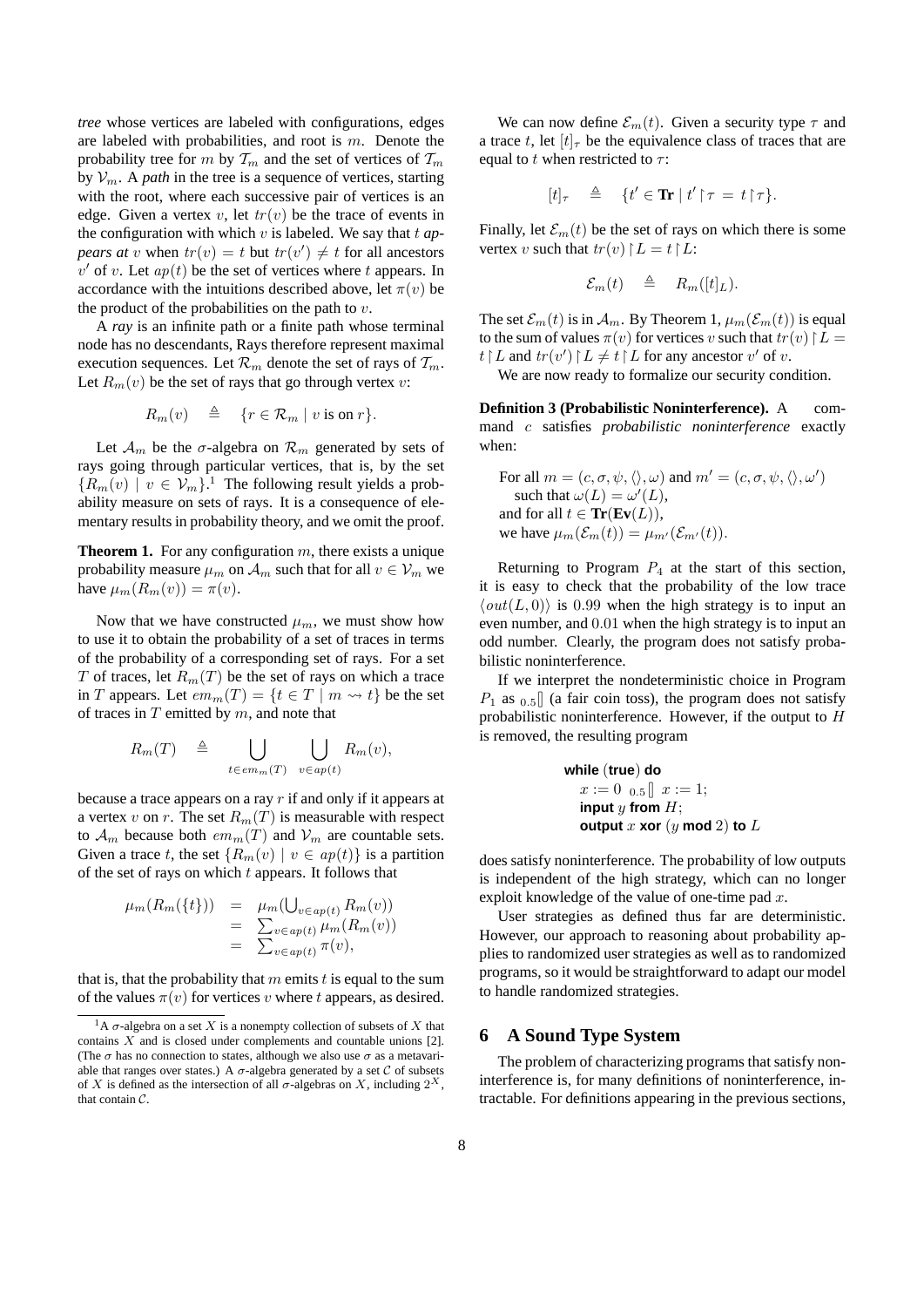| $(T-VAR)$<br>$(T-LIT)$                                                                                                                          | $(T-OP)$                                                                                                                                                                                                                               |           | $(T-ASSIGN)$                                                                  | $(T-SKIP)$                                                                                      |  |
|-------------------------------------------------------------------------------------------------------------------------------------------------|----------------------------------------------------------------------------------------------------------------------------------------------------------------------------------------------------------------------------------------|-----------|-------------------------------------------------------------------------------|-------------------------------------------------------------------------------------------------|--|
|                                                                                                                                                 | $\Gamma(x) = \tau \qquad \Gamma \vdash e_0 : \tau \quad \Gamma \vdash e_1 : \tau \qquad \Gamma(x) = \tau \quad \Gamma \vdash e : \tau$                                                                                                 |           |                                                                               |                                                                                                 |  |
| $\Gamma \vdash n : \tau \qquad \Gamma \vdash x : \tau \qquad \qquad \Gamma \vdash e_0 \oplus e_1 : \tau$                                        |                                                                                                                                                                                                                                        |           |                                                                               | $\Gamma \vdash x := e : \tau \text{ cmd} \qquad \Gamma \vdash \textbf{skip} : \tau \text{ cmd}$ |  |
| $(T-IF)$                                                                                                                                        |                                                                                                                                                                                                                                        | $(T-SEO)$ |                                                                               |                                                                                                 |  |
| $\Gamma \vdash e : \tau \quad \Gamma \vdash c_0 : \tau \text{ cmd} \quad \Gamma \vdash c_1 : \tau \text{ cmd}$                                  |                                                                                                                                                                                                                                        |           | $\Gamma \vdash c_0 : \tau \text{ cmd } \Gamma \vdash c_1 : \tau \text{ cmd }$ |                                                                                                 |  |
| $\Gamma \vdash$ if e then $c_0$ else $c_1 : \tau$ cmd                                                                                           |                                                                                                                                                                                                                                        |           | $\Gamma \vdash c_0; c_1 : \tau \text{ cmd}$                                   |                                                                                                 |  |
| $(T-WHILE)$                                                                                                                                     | (T-CHOICE)                                                                                                                                                                                                                             |           | $(T-PROB)$                                                                    |                                                                                                 |  |
|                                                                                                                                                 | $\Gamma \vdash e : L \quad \Gamma \vdash c : \tau \text{ cmd}$ $\Gamma \vdash c_0 : \tau \text{ cmd} \quad \Gamma \vdash c_1 : \tau \text{ cmd} \quad \Gamma \vdash c_0 : \tau \text{ cmd} \quad \Gamma \vdash c_1 : \tau \text{ cmd}$ |           |                                                                               |                                                                                                 |  |
| $\Gamma \vdash \mathsf{while} \ e \ \mathsf{do} \ c \, : \ L \ c \mathsf{m} \ d$<br>$\Gamma \vdash c_0 \parallel_{\tau} c_1 : \tau \text{ cmd}$ |                                                                                                                                                                                                                                        |           | $\Gamma \vdash c_{0 p} \parallel c_1 : \tau \text{ cmd}$                      |                                                                                                 |  |
| $(T-IN)$                                                                                                                                        | $(T-OUT)$                                                                                                                                                                                                                              |           | (T-SUBTYPE)                                                                   |                                                                                                 |  |
| $\Gamma(x) = \tau' \quad \tau \leq \tau'$                                                                                                       | $\Gamma \vdash e : \tau$                                                                                                                                                                                                               |           | $\Gamma \vdash p : \kappa_0 \quad \kappa_0 \leq \kappa_1$                     |                                                                                                 |  |
| $\Gamma \vdash$ input x from $\tau : \tau$ cmd                                                                                                  | $\Gamma \vdash$ output e to $\tau : \tau$ cmd                                                                                                                                                                                          |           | $\Gamma \vdash p : \kappa_1$                                                  |                                                                                                 |  |
| $(ST-BASE)$                                                                                                                                     | $(ST-REFL)$                                                                                                                                                                                                                            |           | $(ST-CMD)$                                                                    |                                                                                                 |  |
|                                                                                                                                                 |                                                                                                                                                                                                                                        |           | $\tau_0 \leq \tau_1$                                                          |                                                                                                 |  |
| $L \leq H$                                                                                                                                      | $\kappa \leq \kappa$                                                                                                                                                                                                                   |           | $\tau_1$ cmd $\leq \tau_0$ cmd                                                |                                                                                                 |  |

**Figure 4. Typing rules**

there is a straightforward reduction from the halting problem to the noninterference problem. It follows that no decision procedure for certifying the information-flow security of programs can be both sound and complete with respect to our definitions of noninterference. The goal of this section is to demonstrate that static analysis techniques can be used to identify secure programs.

We use a type system based on that of Volpano, Smith, and Irvine [38]. It is interesting to note that a type-system designed to enforce batch-job noninterference conditions also enforces our interactive conditions, including probabilistic noninterference, even though the type system is oblivious to the subtleties of probability, interactivity, and user strategies. We believe that other type systems for information flow (e.g., [3, 18, 33, 35]) can also be easily adapted for our interactive model, and thus that advances in precision and expressiveness can be applied to our work.

The type system consists of a set of axioms and inference rules for deriving *typing judgments* of the form  $\Gamma \vdash p : \kappa$ , meaning that phrase p has phrase type  $\kappa$  under variable typing Γ. A *phrase* is either an expression or a command. A *phrase type* is either a security type  $\tau$  or a command type  $\tau$  *cmd*, where  $\tau \in \mathcal{L}$ . A *variable typing* is a function  $\Gamma : \textbf{Var} \to \mathcal{L}$  mapping from variables to security types. Informally, a command c has type  $\tau$  *cmd* when  $\tau$  is a lowerbound on the effects that  $c$  may have, that is, when the types (under  $\Gamma$ ) of any variables that c updates are bounded below by  $\tau$ , and any input or output that c performs is on channels whose security type is bounded below by  $\tau$ .

Axioms and inference rules for the type system are given in Figure 4. There are two types of rules: typing rules (prefixed with "T") and subtyping rules (prefixed with "ST"). Typing rules can be used to infer the type of an expression or command directly. Subtyping rules allow a low-typed expression to be treated as a high-typed expression and a hightyped command to be treated as a low-typed command. (It is safe, for example, to store a low-typed expression in a high variable, or to output data to a high user in the body of a loop with a low-typed guard.)

Most of the rules in this type system are standard. Rules T-IN and T-OUT are both similar to T-ASSIGN: T-IN ensures that values read from the  $\tau$  channel are stored in variables whose type is bounded below by  $\tau$ , whereas T-OUT ensures that only  $\tau$ -typed expressions are output on the  $\tau$ channel. Rules T-CHOICE and T-PROB are similar to T-SEQ, except that T-CHOICE also checks that the typing is consistent with the syntactic type annotation. Rule T-WHILE forbids high-guarded loops, ensuring that loop termination does not depend on the high user's strategy. This prohibits insecure programs such as  $P_2$  (in Section 3.2). We believe this rule could be relaxed using techniques described by Boudol and Castellani [3] and Smith [35].

The following theorem states that this type system soundly enforces noninterference. Recall that our security conditions do not depend on the security types of variables. Noninterference is enforced provided there exists some variable typing under which the program is welltyped.<sup>2</sup> The proof appears in the companion technical report [27].

<sup>2</sup>Because the security types of variables can be inferred, programmers need not specify them. In a (trivially secure) program with no high inputs, for example, all variables can be assigned type L.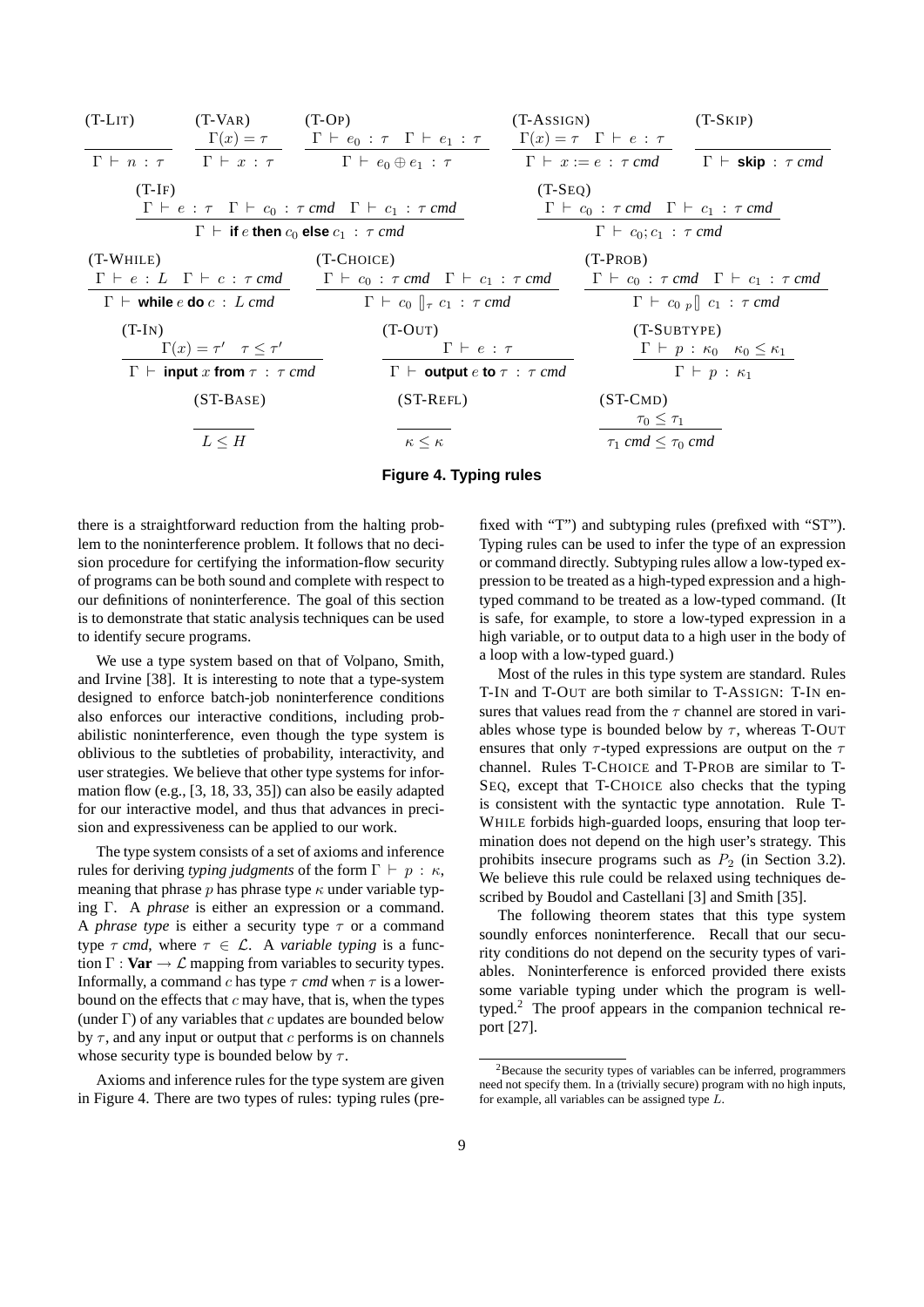**Theorem 2 (Soundness).** For any command  $c$ , if there exists a variable typing  $\Gamma$  and a security type  $\tau$  such that  $\Gamma \vdash c : \tau \text{ cmd, then}$ 

- (a) if c does not contain nondeterministic or probabilistic choice, then c satisfies noninterference;
- (b) if  $c$  does not contain probabilistic choice, then  $c$  satisfies noninterference under refinement; and
- (c) c satisfies probabilistic noninterference.

# **7 Related Work**

Definitions of information-flow security for imperative programs began with the work of Denning [5]. Many subsequent papers define information-flow security for various sequential imperative languages, but nearly all of these papers assume a batch-job model of computation. Therefore, they attempt to ensure the secrecy of high-typed program variables rather than of the behavior of high users who interact with the system. See Sabelfeld and Myers [31] for a survey of language-based information-flow security.

Another line of work considers end-to-end informationflow restrictions for nondeterministic systems that provide input and output functionality for users. Definitions of noninterference exist both for abstract systems (such as finite state machines) that include input and output operations (Goguen and Meseguer [10], McCullough [21], McLean [23], Mantel [19]), and for systems described using process algebras such as CCS, the  $\pi$ -calculus, and related formalisms (Focardi and Gorrieri [6], Ryan and Schneider [29], Zdancewic and Myers [40]).

Definitions of noninterference based on process algebras typically require that the observations made by a public user are the same regardless of which high processes (if any) are interacting with the system. These definitions are thus similar in spirit to our definitions of noninterference. Indeed, there is a close connection between strategies and processes: both can be viewed as description of how an agent will behave in an interactive setting. A formal comparison with process-based definitions (such as [8]) may uncover further connections between process-based system models and imperative programs.

Wittbold and Johnson [39] give the first strategy-based definition of information-flow security, and Gray and Syverson [11] give a strategy-based definition of probabilistic noninterference. Halpern and O'Neill [14] generalize the definitions of Gray and Syverson to account for richer system models and more general notions of uncertainty. Our definitions of noninterference, which are instances of Halpern and O'Neill's definitions of secrecy, are the first strategy-based security conditions for an imperative programming language of which we are aware. Our work can thus be viewed as a unification of two distinct strands of the information-flow literature. In this sense our work is similar to that of Mantel and Sabelfeld [20], who demonstrate a connection between security predicates taken from the *MAKS* framework of Mantel [19] and bisimulation-based definitions of security for a concurrent imperative language due to Sabelfeld and Sands [32]. However, Mantel and Sabelfeld do not consider interactive programs.

Our probabilistic noninterference condition can be interpreted as precluding programs that allow low users to make observations that improve the accuracy of their *beliefs* about high behavior, that is, their beliefs about which high strategy is used. Halpern and O'Neill [14] prove a result which implies that our probabilistic security condition suffices to ensure that low users cannot improve the accuracy of their subjective beliefs about high behavior by interacting with a program. Our probabilistic security condition also ensures that the quantity of information flow due to a secure program is exactly zero bits in the belief-based quantitative information-flow model of Clarkson, Myers, and Schneider [4].

The bisimulation-based security condition of Sabelfeld and Sands [32] can be viewed as a relaxation of the batchjob model. However, as Mantel and Sabelfeld [20] point out, bisimulation-based definitions are difficult to relate to trace-based conditions when a nondeterministic choice operator is present in the language. The following program, for example, satisfies both noninterference under refinement and probabilistic noninterference (for suitable interpretations of the  $\parallel$  operator), but it is not secure with respect to a bisimulation-based definition of security:

```
input x from H;
if (x=0)output 0 to L;
   \{ output 1 to L \parallel output 2 to L \}else
   \{ output \{0 \text{ to } L; \text{ output } 1 \text{ to } L\}{output 0 to L; output 2 to L}
```
Bisimulation-based security conditions implicitly assume that users can observe internal choices made by a program. When users observe only inputs and outputs on channels, our observational model is more appropriate.

Interactivity between users and a program is similar to message-passing between threads. Sabelfeld and Mantel [30] present a multi-threaded imperative language with explicit send, blocking receive, and non-blocking receive operators for communication between processes. They describe a bisimulation-based security condition and a type system to enforce it. However, it is not clear how to model user behavior in their setting. Users cannot be modeled as processes since user behavior is unknown, and their security condition applies only if the entire program is known.

Almeida Matos, Boudol, and Castellani [1] state a bisimulation-based security condition for *reactive pro-*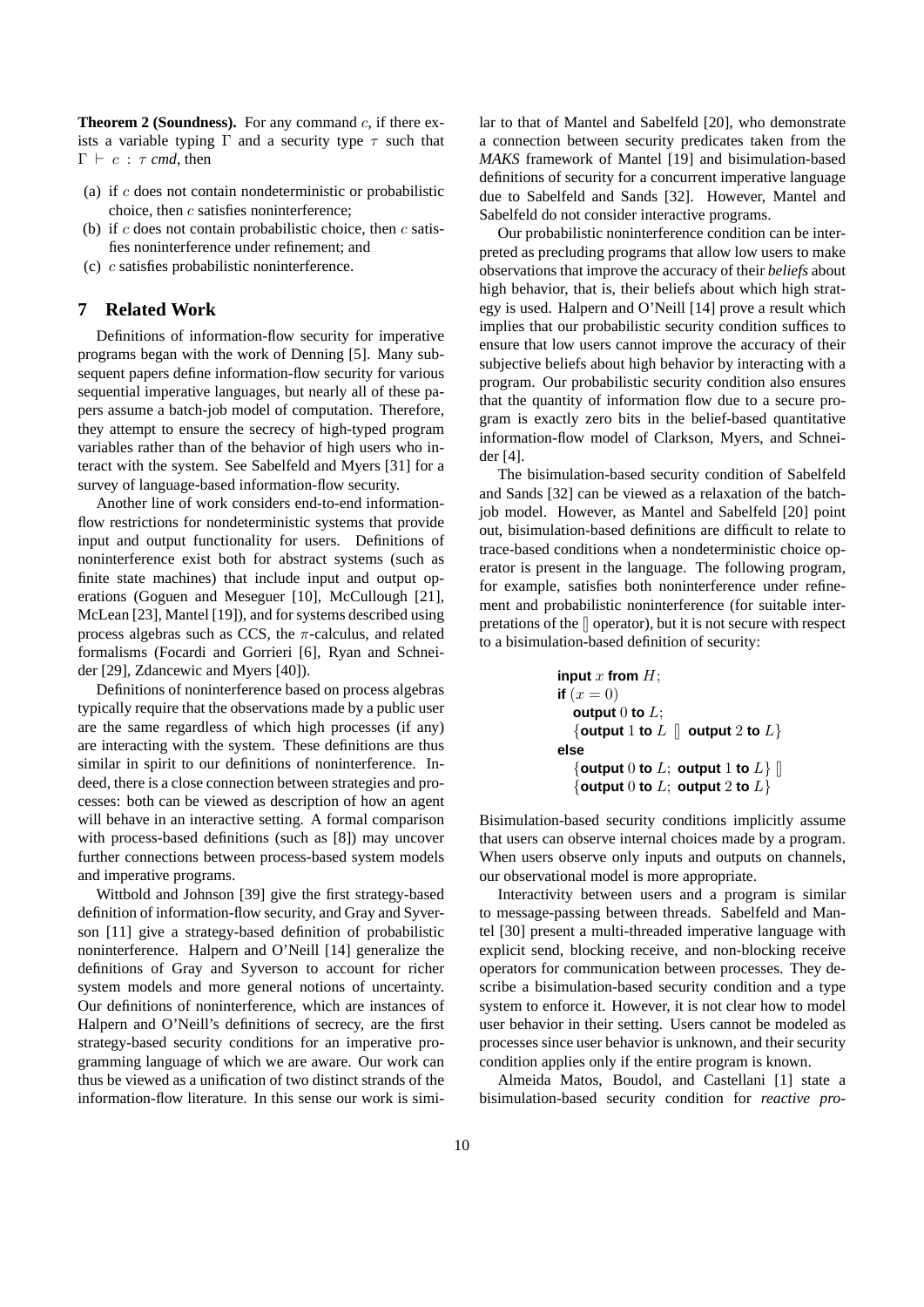*grams*, which allow limited communication between processes, and they give a sound type system to enforce the condition. In their language, programs react to the presence and absence of named broadcast signals and can emit signals to other programs in a "local area." It is possible to implement our higher-level channels and events within a local area, using their lower-level reactivity operators. However, it is unclear how to use reactivity to model interactions with unknown users who are not part of a local area.

Focardi and Rossi [7] study the security of processes in *dynamic contexts* where the environment, including high processes, can change throughout execution. This is similar to how high user strategies describe changing inputs throughout execution. However, user strategies depend upon the history of the computation, whereas dynamic contexts do not, so it is unclear how to encode a user strategy using dynamic contexts.

Previous work dealing with the susceptibility of possibilistic noninterference to refinement attacks takes one of two approaches to specifying how nondeterministic choice is resolved. One approach is to assume that choices are made according to fixed probability distributions, as we do in Section 5. Volpano and Smith [37], for example, describe a scheduler for a multithreaded language that chooses threads to execute according to a uniform probability distribution. A second approach is to insist that programs be *observationally deterministic* for low users. McLean [22] and Roscoe [28] both advocate observational determinism as an appropriate security condition for nondeterministic systems, and Zdancewic and Myers [40] give a security condition based on observational determinism for a concurrent language based on the join calculus [9].

Observational determinism implies noninterference under refinement and thus immunity to refinement attacks. In settings where the resolution of nondeterministic choice may depend on confidential information, we conjecture that observational determinism and noninterference under refinement are equivalent. However, when the resolution of some choices is independent of confidential information, observational determinism is a stronger condition: any program that is observationally deterministic satisfies noninterference under refinement, but the converse does not hold.

# **8 Conclusion**

This paper examines information flow in a simple imperative language that includes primitives for communication with program users. In this setting, it is not the initial values of variables or the inputs from high users that must be kept secret, but rather the high users' strategies. We present a trace-based noninterference condition which ensures that low users do not learn anything about the strategies employed by high users. Incorporating nondeterministic and probabilistic choice in the language leads to corresponding security conditions: noninterference under refinement and probabilistic noninterference. We prove that a type system conservatively enforces these security conditions.

This work is a step toward understanding and enforcing information-flow security in real-world programs. Many programs interact with users, and the behavior of these users will often be dependent on previous inputs and outputs. Also, many programs, especially servers, are intended to run indefinitely rather than to perform some computation and then halt. Our model of interactivity is thus more suitable for analyzing real-world systems than the batch-job model. In addition, our imperative language approximates the implementation of real-world interactive programs more closely than abstract system models such as the  $\pi$ -calculus. This paper thereby contributes to understanding the security properties of programs written in languages with information flow control, such as Jif [26] or Flow Caml [34], that support user input and output.

#### **Acknowledgments**

We thank Dan Grossman, Joseph Halpern, Gregory Lawler, Jed Liu, Andrew Myers, Nathaniel Nystrom, Fred B. Schneider, and Lantian Zheng for discussions, technical suggestions, and comments on this paper.

#### **References**

- [1] A. Almeida Matos, G. Boudol, and I. Castellani. Typing noninterference for reactive programs. In *Proc. Workshop on Foundations of Computer Security*, 2004.
- [2] P. Billingsley. *Probability and Measure*. Wiley-Interscience, 3rd edition, Apr. 1995.
- [3] G. Boudol and I. Castellani. Noninterference for concurrent programs and thread systems. *Lecture Notes in Computer Science*, 281(1):109–130, 2002.
- [4] M. R. Clarkson, A. C. Myers, and F. B. Schneider. Belief in information flow. In *Proc. 18th IEEE Computer Security Foundations Workshop*, pages 31–45, June 2005.
- [5] D. E. Denning. A lattice model of secure information flow. *Comm. of the ACM*, 19(5):236–243, 1976.
- [6] R. Focardi and R. Gorrieri. Classification of security properties (Part I: Information flow). In *Foundations of Security Analysis and Design*, pages 331–396. Springer, 2001.
- [7] R. Focardi and S. Rossi. Information flow security in dynamic contexts. In *Proc. 15th IEEE Computer Security Foundations Workshop*, pages 307–319, 2002.
- [8] R. Focardi, S. Rossi, and A. Sabelfeld. Bridging languagebased and process calculi security. In *Proc. of Foundations of Software Science and Computation Structures (FOS-SACS'05)*, volume 3441 of *LNCS*, Apr. 2005.
- [9] C. Fournet and G. Gonthier. The Reflexive CHAM and the Join-Calculus. In *Conf. Record 23rd ACM Symposium on Principles of Programming Languages*, pages 372–385, 1996.
- [10] J. A. Goguen and J. Meseguer. Security policies and security models. In *Proc. IEEE Symposium on Security and Privacy*, pages 11–20, 1982.